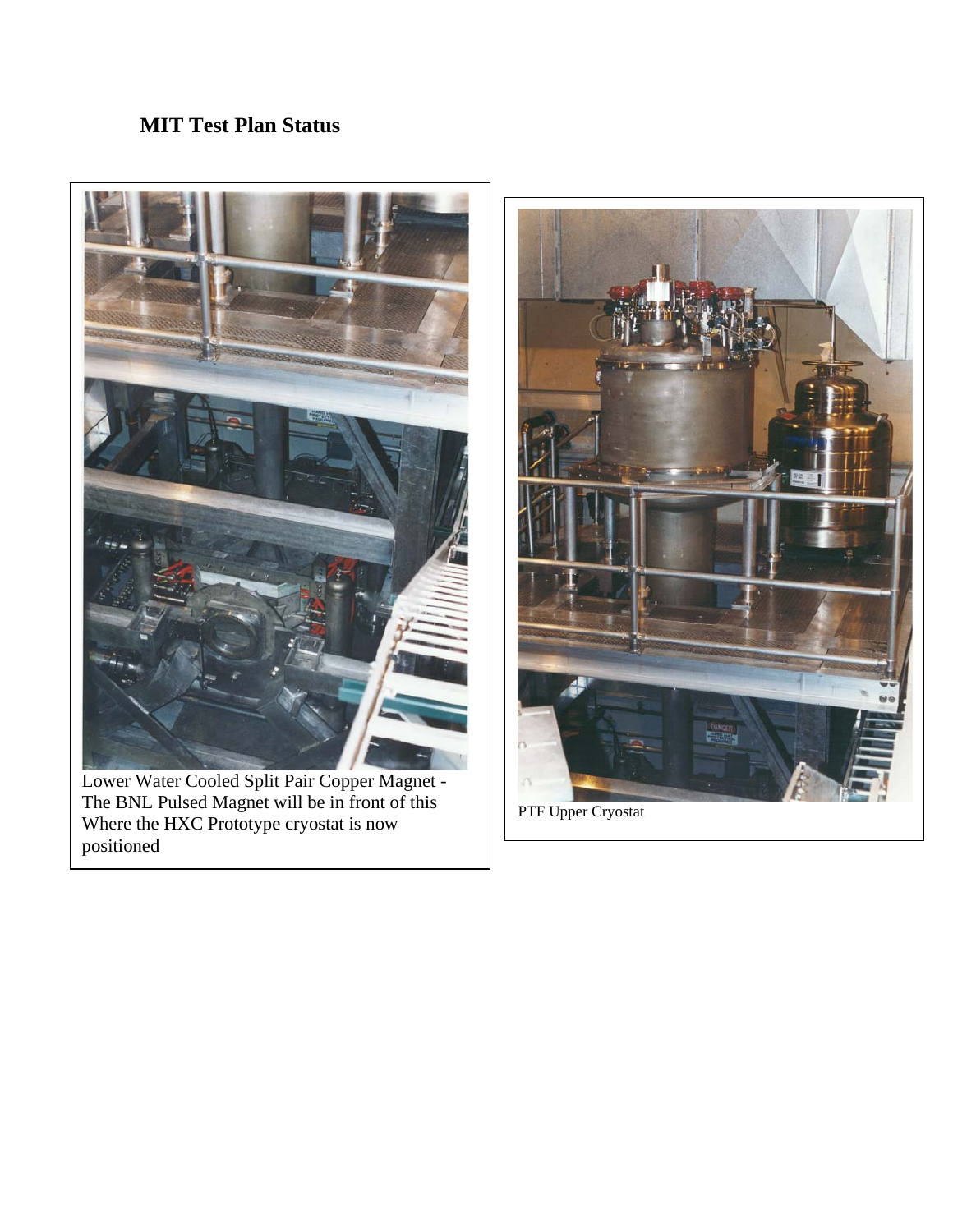

View at Floor Elevation

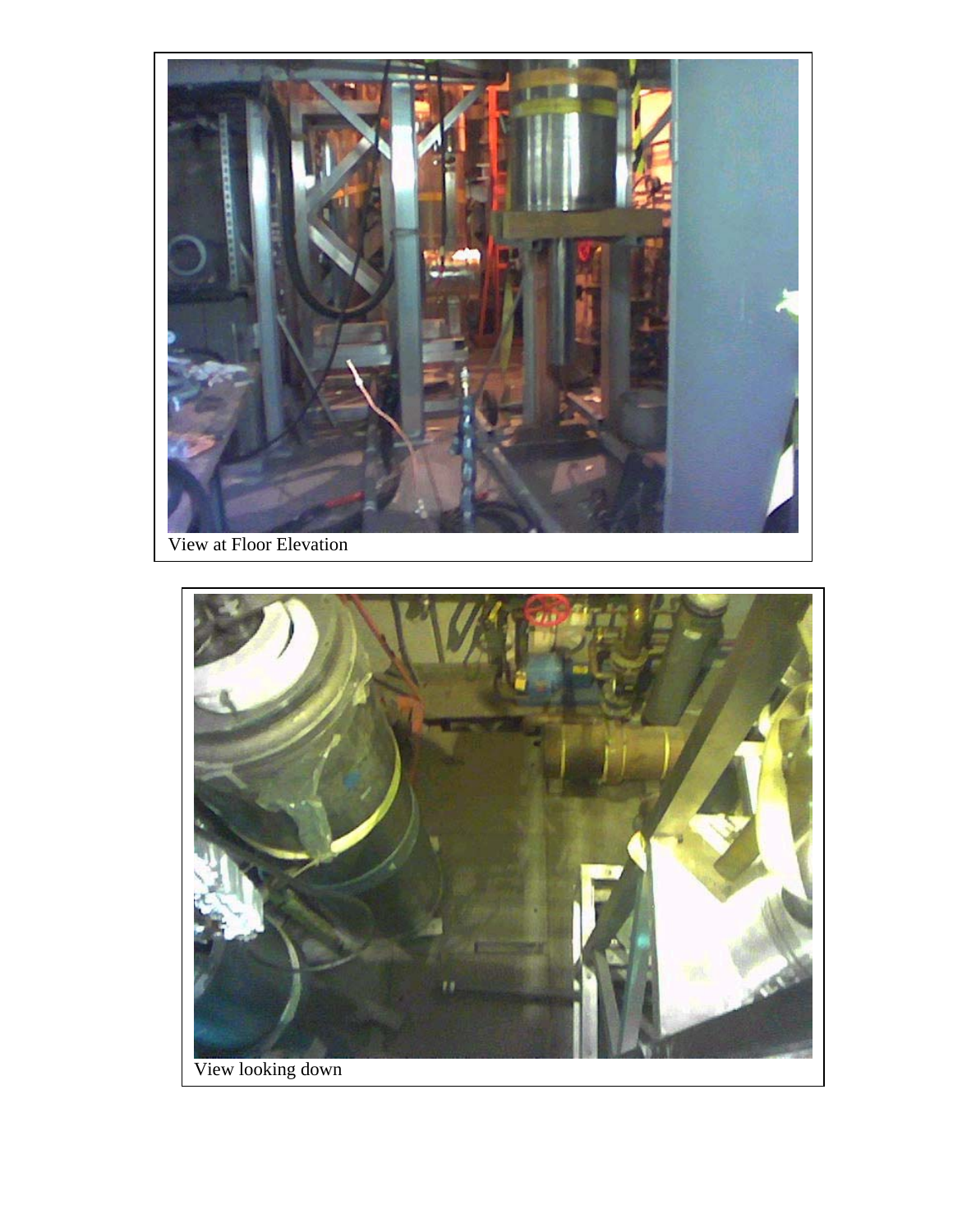# **Vent Routing**



The vent line must run behind the crane rail. To the roof. C-Mod's vent is a cold vent that exhausts to the rear of PSFC by the railroad tracks. The BNL Pulsed Magnet would exhaust through the roof, but near the alley next to the new dorm. – We may have to monitor plume temperature.